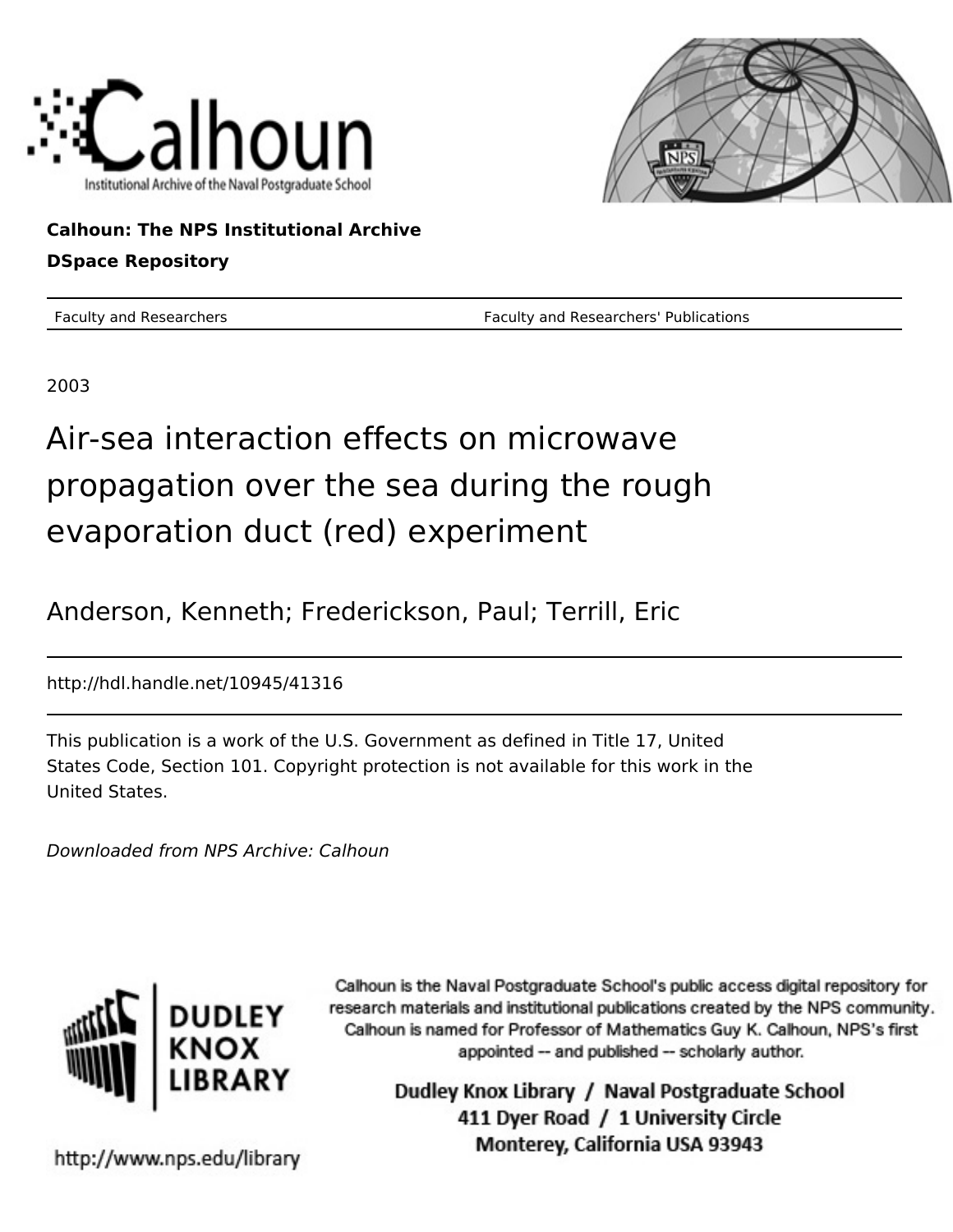## 9.1 AIR-SEA INTERACTION EFFECTS ON MICROWAVE PROPAGATION OVER THE SEA DURING THE ROUGH EVAPORATION DUCT (RED) EXPERIMENT

Kenneth Anderson<sup>\*</sup>, Paul Frederickson<sup>1</sup>, Eric Terrill<sup>2</sup> SPAWARSYSCEN, San Diego, California <sup>1</sup> <sup>1</sup>Naval Postgraduate School, Monterey, California  $2$ Scripps Institution of Oceanography, La Jolla, California

# **1. INTRODUCTION**

Microwave and electro-optical signal propagation over a wind-roughened sea is strongly dependent on signal interaction with the sea surface, the mean profiles of pressure (*P*), humidity (*Q*), temperature (*T*), wind (*U*) and their turbulent fluctuations (*p, q, t, u*). Yet, within the marine surface layer, these mechanisms are not sufficiently understood nor has satisfactory data been taken to validate propagation models, especially under conditions of high seas, high winds, and large surface gradients of *Q* and *T*. To address this deficiency, the Rough Evaporation Duct (RED) experiment was designed to provide first data for validation of meteorological, microwave, and electro-optical (EO) models in the marine surface layer for rough surface conditions including the effects of surface waves.

Over the ocean, "smooth-rough" surface similarity theory is often applied to construct profiles of *P, Q, T,* and *U* in the surface layer. In this context, the "rough" boundary layer is derived from empirical relations where ocean wave characteristics are neglected (*Fairall, et al., 1996).* For seas where wind speeds are less than 10-15 m/s and wave age near unity, there is excellent agreement for both meteorological and microwave propagation theory and measurements. However, recent evidence indicates that even small waves perturb *P, Q*, *T*, and *U* profiles throughout the surface layer (*cf Hristov, et al., 1998*). Indirect evidence of surface induced distortion of *P, Q*, and *T* profiles via modeling of the vertical microwave refractivity profile (*i.e.,* the evaporation duct) is indicated by analyses of previous microwave signal propagation experiments.

The RED experiment was conducted offshore of the Hawaiian Island of Oahu in late summer, mid-August to mid-September, of 2001. *R/P FLIP*, moored about 10 km off of the NE coast of Oahu, hosted the primary meteorological sensor suites and served as a terminus for the propagation links. There were eleven scientists and engineers aboard *R/P FLIP* who installed instruments measuring mean and turbulent meteorological quantities, sea wave heights, directions, and kinematics, upward and downward radiance, near surface-bubble generation, atmospheric particle size distributions, laser probing of the atmosphere, and sources for both microwave and electro-optic signals. In addition to *R/P FLIP*, two land sites were instrumented

with microwave and EO receivers and meteorological sensors, two buoys were deployed, a small boat was instrumented, and two aircraft flew various tracks to sense both sea and atmospheric conditions. In all, more than 25 people from four countries, six universities, and four government agencies were directly involved with the RED experiment.

Analysis of the microwave data show a very good agreement between modeling, using the observed meteorological data to predict received signal levels, and the observed signal levels with means of the differences ranging from about 1 dB to 3 dB. However, with the low winds and wave heights observed during RED, the effects of surface waves are not readily isolated.

### **2. EXPERIMENTAL SETUP AND MODELING**

Figure 1 illustrates the geometry of the RED experiment. *R/P FLIP* was three-point moored in about 300 m of water with its keel aligned into the Trade Winds that were, typically, from  $080^\circ$  at about 5 ms<sup>-1</sup>. Its port boom, extending about 17 m from the hull in a northerly direction (see Figure 2) was fitted with a vertical mast that was instrumented with the sensors described in Table 1. Additional meteorological sensors were located on a 'flux-buoy' (*Frederickson, et al., 2003*) that was positioned mid-way between *R/P FLIP* and shore on the 10 km EO path (*Tsintikidis, et al., 2003*) and a 'mean-met' buoy positioned mid-way on the 27.7 km path. Two sets of three CW microwave transmitters,



Figure 1. The geometry of the RED experiment.

<sup>\*</sup> *Corresponding author address:* Kenneth D. Anderson, SPAWARSYSCEN, Code 2858, 53560 Hull St. San Diego, CA 92152; email: kenn@spawar.navy.mil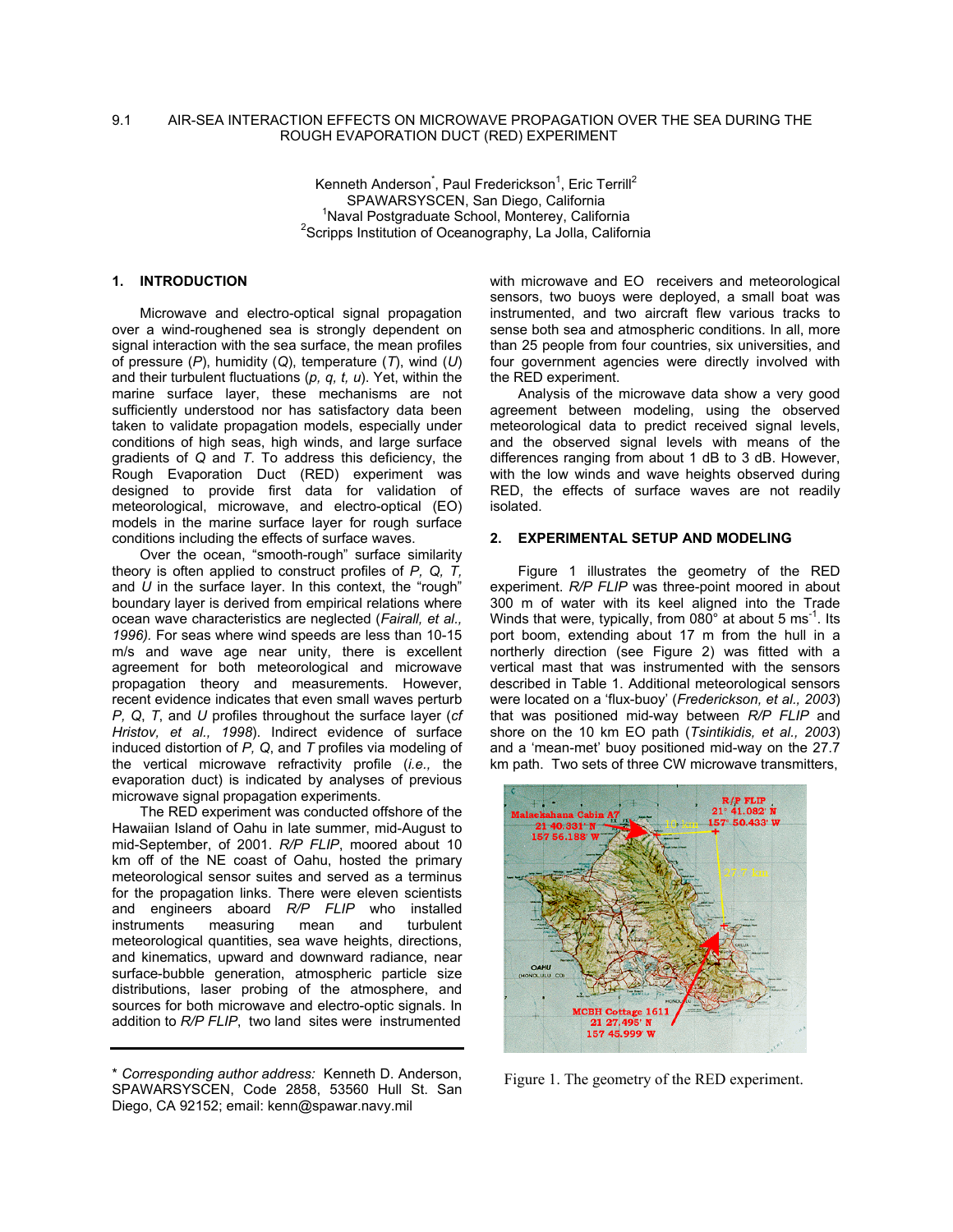described in Table 2, were installed on the starboard side of *R/P FLIP*. The receiver site, located at the Marine Corps Base Hawaii, is shown in Figure 3 and details are provided in Table 2. From this site there was a clear unobstructed view to the transmitters located on *R/P FLIP*. Each transmitter was sampled sequentially in time at a 1 Hz rate for 256 seconds. The sequencing started at the hour and half-hour beginning with the high antenna then switching to the low antenna; the bands were sampled in order of Ku, X, then S. For the current work, the received signal levels were calibrated to propagation loss and then averaged into 5 minute intervals.



| Level | ASL(m) | Sensor     |
|-------|--------|------------|
| -1    |        | S, H       |
|       | 3.1    | G          |
|       | 5.1    | C, L, D, H |
| 2     | 6.9    | C, L, D, H |
| 3     | 9.9    | C, L, D, H |
|       | 13.8   | C, K, D, H |
| 5     | 16.8   | G.D.H      |
|       | 19.8   |            |

- A Cup & Vane
- C Campbell CSAT3 Sonic
- D EdgeTech Dew Pointer
- G Gill Sonic
- H Hart Thermistor
- K Campbell Krypton Hygrometer
- L MM Lyman-Alpha Hygrometer
- S SIO Wavewire

Table 1. The met sensors installed by the University of California, Irvine (UCI) on the vertical array. (A) mean wind and direction, (C) & (G) 3D *U*, *u*, *T*, and *t*, (D) mean *Q*, (H) *T*, (K) & (L) *Q* and *q*, (S) sea surface elevation.

Propagation loss is defined as the ratio of the power transmitted by an antenna to the power received by another antenna but normalized to unity gain for both antennas. This definition includes the effects of antenna patterns but not the gain of those antennas, and is different from the quantity path loss. Since the antenna pattern in many cases can affect the loss observed or computed from models, propagation loss is a more accurate description. Free-space propagation loss, *Lf* is

$$
L_f = \frac{P_r}{EIRP} = \left(\frac{\lambda}{4\pi R}\right)^2,\tag{1}
$$



Figure 2. *R/P FLIP* as moored for RED. Figure 3. The receiver antenna located at the Marine Corps Base Hawaii, Oahu, HI.

|                       | S-band  | X-Band  | Ku-band<br>3.0 GHz 9.7 GHz 17.7 GHz |
|-----------------------|---------|---------|-------------------------------------|
| $P_t$ (dBm)           | 30.0    | 30.0    | 33.0                                |
| $G_t$ (dBi)           | 16.5    | 20.0    | 20.0                                |
| $G_r$ (dBi)           | 26.0    | 37.0    | 42.0                                |
| $G_{\text{lna}}$ (dB) | 25.0    | 25.0    | 25.0                                |
| $L_{max}$ (dB)        | 175.0   | 185.0   | 195.0                               |
| $P_r$ (dBm)           | $-77.5$ | $-73.0$ | $-75.0$                             |
| $F_h$ (MHz)           | 3007.5  | 9824.5  | 17795.0                             |
| $F_i$ (MHz)           | 2967.4  | 9624.0  | 17550.0                             |
| $Z_h$ (m ASL)         | 12.6    | 12.6    | 12.6                                |
| $Z_i$ (m ASL)         | 4.8     | 4.8     | 4.8                                 |
| $Z_r$ (m MSL)         | 4.5     | 4.5     | 4.5                                 |
|                       |         |         |                                     |

Table 2. The microwave link design parameters for RED. The subscript *h* denotes the high-sited transmitters and the subscript *l* denotes the low-sited transmitters. *Lmax* is the estimated propagation loss due to troposcatter (*Yeh, 1960*), which is the maximum loss expected for the link. The receiver, a HP 8566B Spectrum Analyzer, was operated with a 5 KHz bandwidth, yielding a noise floor approximately 20 dB below the design *Pr*.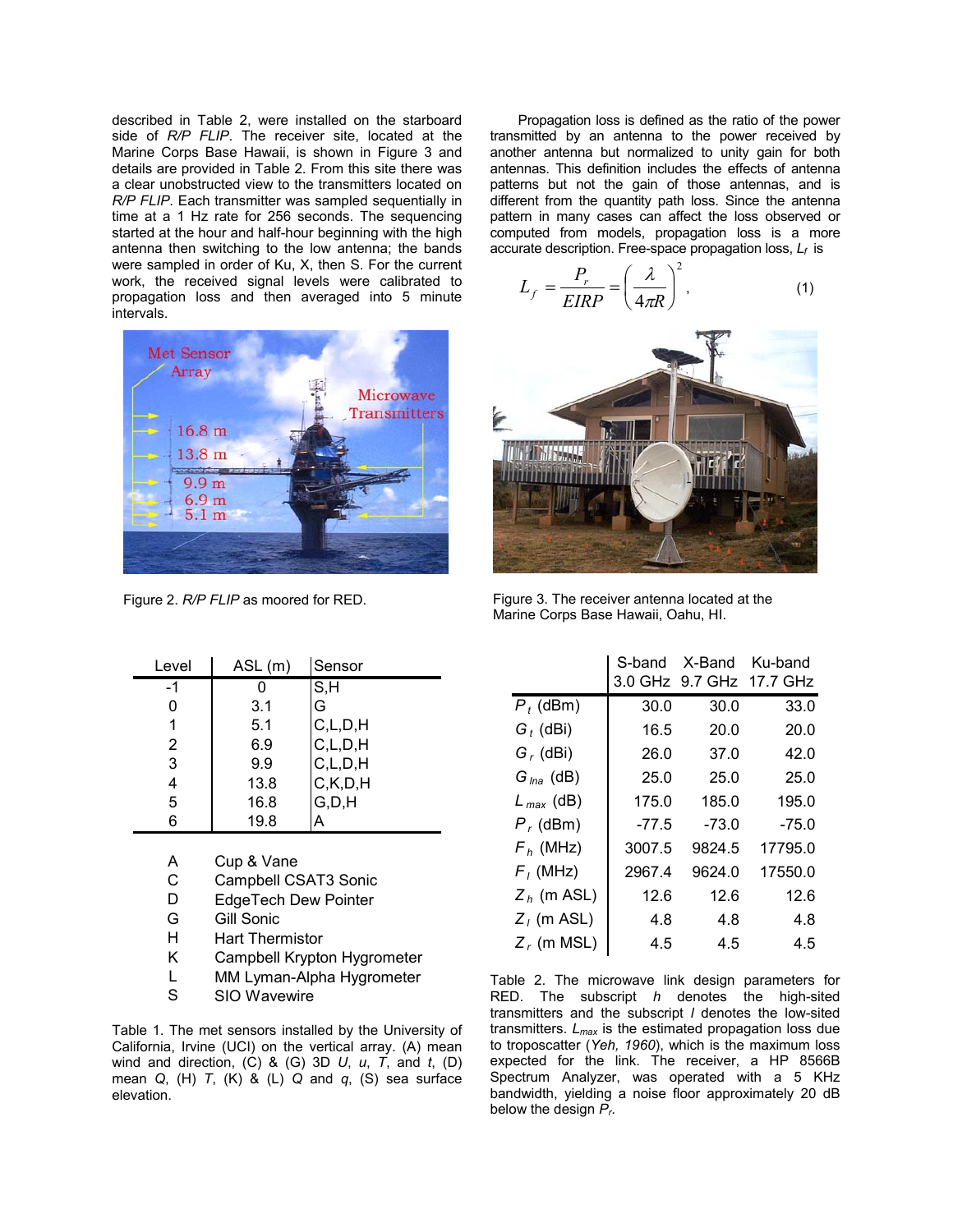where *Pr* is the received power in dBm, *EIRP* is the effective isotropic radiated power, which is the sum of *Pt* (transmitted power in dBm) and  $G_t$  (Gain of the transmitter antenna), λ is the wavelength, and *R* is the range between the transmitter and receiver. For the RED microwave links, *Pr* is given by

$$
P_r = P_t + G_t - L_p - R \cdot m_a + G_t + G_{\ln a}, \qquad (2)
$$

where  $L_p$  is the propagation loss,  $m_a$  is the molecular attenuation rate (dB/km), which, knowing the meteorology, is readily computed (*Liebe, 1985*) and *Glna* is the gain of the low-noise amplifier.

Modeling of propagation loss is a two step process. First, mean values (5 minute averages) of sea temperature,  $T_s$ , with values of  $T_s$ ,  $Q_s$ , and  $U$  measured at a reference height above the sea are processed using the Naval Postgraduate School (NPS) "bulk model" (*Frederickson, et al., 2003*) to estimate the vertical profile of radio refractive index, *n* (*Bean and Dutton,* 1966). Refractivity, N, is defined as  $(n-1)10^6$  and modified refractivity, M, defined as  $N+(z/a)10^6$ , where z is the height above the surface and *a* is the earth's radius, is a conformal mapping from cylindrical coordinates into Cartesian coordinates, which simplifies evaluation of the wave equation. *N* is related to the observables as

$$
N = 77.6 \frac{P}{T} + \frac{3.73 \cdot 10^5 e}{T^2},
$$
 (3)

where *P* is the pressure (HPa), *e* is the water vapor pressure (HPa), and *T* is temperature (K) of the air parcel.

In the second step, the vertical *M* profile and a surface roughness parameter,  $\sigma$ , which is the rms "bump height" of the surface and is given by 0.0051  $U^2$ (*Phillips, 1966*), are processed by the Advanced Propagation Model (APM) to estimate propagation loss for each frequency and link geometry. APM (*Barrios, 2002*) uses the parabolic equation (PE) method (*Levy, 2000*) to approximate the 2D wave equation. While PE can handle range varying *M* profiles and surface conditions, only one  $M$  profile and one  $\sigma$  value were used at a time to represent the entire path. Although the PE formulation used in APM allows for complex *n* the molecular attenuation rate was computed from the averaged meteorological observables, scaled by the range, and added to the APM computed propagation loss.

## **3. OBSERVED AND MODELED PROPAGATION LOSS**

Figure 4 illustrates the comparison of observed and modeled propagation loss for the high-sited and lowsited X-band links during RED. The reference lines labeled "free space" correspond to the propagation loss expected if the link paths were in free space, that is, a vacuum with no obstructions between the transmitters and receiver. The reference lines labeled "troposcatter" correspond to the propagation loss expected for the antennas sited as they were on the earth's surface but with atmospheric conditions of a well-mixed troposphere with a monotonic refractive gradient of 118 M/km. The observed signal levels (blue dots) are consistently near free-space for the high transmitter and nearly always exceed free-space levels for the low transmitter. The



Figure 4. A comparison of observed to modeled propagation loss for the RED X-band microwave links. The meteorological data are from the UCI Level 2 sensor array with the cyan circles indicating use of the Businger-Dyer Phi functions and the red circles indicating use of the Friehe Phi functions.

mean and standard deviation of the difference between the observed and modeled (red and cyan circles) propagation loss is 0.8- and 3.4 dB for the high sited transmitter and 3.4- and 2.8 dB for the low sited transmitter. The modeled data for this example were derived using the meteorological data collected by UCI at level 2 on the vertical array. The NPS bulk model was modified to use both the standard Businger-Dyer profile functions of *T* and *Q* and a new form of the functions, suggested by C. Friehe (*Friehe, 2003*) that were derived from the UCI vertical array sensors during RED.

Tables 3 to 6 list the minimum, maximum, mean, and standard deviation of the difference between the observed and calculated propagation loss for all models, geometries, and frequencies. Considering the mean and standard deviation, all models are essentially equally good predictors.

#### **4. CONCLUSIONS**

Calculated results of the propagation model using meteorological inputs from either the UCI array or the NPS buoy in combination with either the Friehe or Businger-Dyer Phi function forms yield essentially the same standard deviation and mean. It is surprising to note that the Friehe form of the Phi functions (both H and Q) do not lead to better predictions of the propagation model compared to the Businger-Dyer form. Additional analysis is needed to determine if there is any systematic preference for using either the Friehe or Businger-Dyer forms.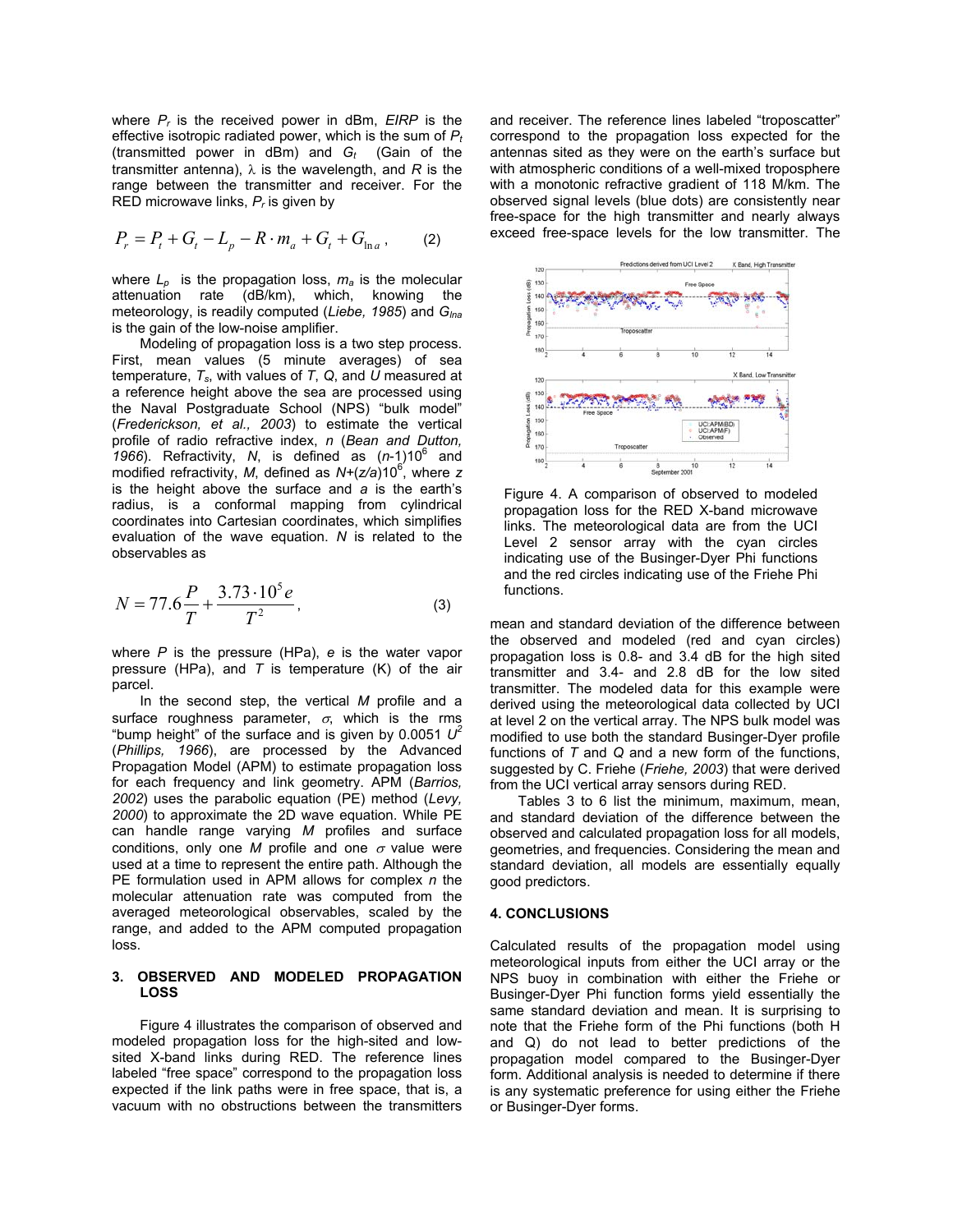| Minimum Difference in Propagation Loss Comparisons |        |  |     |  |  |                                 |  |          |         |      |                                                                                             |     |  |
|----------------------------------------------------|--------|--|-----|--|--|---------------------------------|--|----------|---------|------|---------------------------------------------------------------------------------------------|-----|--|
| Frequency                                          | S Band |  |     |  |  | X Band                          |  |          | Ku Band |      |                                                                                             |     |  |
| Tx Height                                          | Hiah   |  | Low |  |  |                                 |  | High Low |         | High |                                                                                             | Low |  |
| Phi Function                                       | Std    |  |     |  |  | Mod Std Mod Std Mod Std Mod Std |  |          |         |      | Mod Std                                                                                     | Mod |  |
| UCI <sub>1</sub>                                   |        |  |     |  |  |                                 |  |          |         |      | -4.8 -5.3 -2.9 -3.6 -13.7 -14.6 -13.5 -15.2 -19.1 -20.0 -22.0 -25.1                         |     |  |
| UCI <sub>2</sub>                                   |        |  |     |  |  |                                 |  |          |         |      | $-3.8$ $-4.3$ $-2.2$ $-2.9$ $-13.1$ $-12.1$ $-10.5$ $-12.1$ $-20.0$ $-21.3$ $-27.3$ $-23.3$ |     |  |
| UCI <sub>4</sub>                                   |        |  |     |  |  |                                 |  |          |         |      | $-4.0$ $-4.2$ $-1.8$ $-2.2$ $-20.8$ $-25.5$ $-5.7$ $-6.4$ $-14.1$ $-13.3$ $-37.8$ $-30.3$   |     |  |
| UCI <sub>5</sub>                                   |        |  |     |  |  |                                 |  |          |         |      | $-3.0$ $-3.1$ $-0.9$ $-1.4$ $-15.9$ $-28.0$ $-4.2$ $-4.4$ $-18.3$ $-14.3$ $-36.2$ $-36.9$   |     |  |
| <b>NPS</b>                                         | $-4.7$ |  |     |  |  |                                 |  |          |         |      | $-5.5$ $-5.0$ $-5.7$ $-14.5$ $-24.7$ $-6.9$ $-8.0$ $-23.0$ $-21.5$ $-22.7$ $-23.4$          |     |  |
| Average                                            |        |  |     |  |  |                                 |  |          |         |      | $-4.1$ $-4.5$ $-2.6$ $-3.2$ $-15.6$ $-21.0$ $-8.2$ $-9.2$ $-18.9$ $-18.1$ $-29.2$ $-27.8$   |     |  |

Table 3. The minimum difference between the observed and calculated propagation loss (dB) for the three frequency bands (S is 3.0 GHz, X is 9.7 GHz, and Ku is 17.7 GHz) and the two transmitter heights (High is ~13 m asl and Low is ~5 m asl). The calculated propagation loss was computed using two Phi functions (Std is Businger-Dyer form and Mod is Friehe form) with six sources for the meteorological inputs (UCI x corresponds to the xth level of UCI's sensor array on *R/P FLIP* and NPS indicates the buoy located approximately 5 km west of *R/P FLIP*)*.* The Average row is the mean minimum difference over the six sources. The cells shaded cyan are at least one dB less than the absolute value of the Average and indicate a better-than-average performance of the prediction model using the meteorological source.

| Maximum Difference in Propagation Loss Comparisons |        |             |         |  |      |                                             |      |      |         |               |           |      |
|----------------------------------------------------|--------|-------------|---------|--|------|---------------------------------------------|------|------|---------|---------------|-----------|------|
| Frequency                                          | S Band |             |         |  |      | X Band                                      |      |      | Ku Band |               |           |      |
| <b>Tx Height</b>                                   | High   |             | Low     |  | High |                                             | Low  |      | Hiah    |               | Low       |      |
| <b>Phi Function</b>                                | Std    | Mod Std Mod |         |  |      | Std Mod Std Mod                             |      |      | Std     | Mod           | Std       | Mod  |
| UCI <sub>1</sub>                                   | 8.8    |             | 8.5 7.2 |  |      | 7.5 10.5 10.0 10.0                          |      | 9.8  | 8.7     | 8.8           | 16.0      | 16.0 |
| UCI <sub>2</sub>                                   | 8.6    |             | 8.3 7.4 |  |      | 7.6 11.8 11.4 10.0 10.5 10.2                |      |      |         | 9.9 15.5 15.6 |           |      |
| UCI <sub>4</sub>                                   | 8.7    | 8.3         | -7.8    |  |      | 8.3 11.0 10.5 10.6 10.9 10.9 10.8 15.5 15.6 |      |      |         |               |           |      |
| UCI <sub>5</sub>                                   | 8.8    | 8.5         | 8.0     |  |      | 8.5 12.2 11.7 12.1 11.3 11.7 11.4 15.6      |      |      |         |               |           | 15.7 |
| <b>NPS</b>                                         | 8.1    | 8.9         | 7.3     |  |      | 8.5 12.4 11.3 12.2 12.4 11.4 11.5 16.9      |      |      |         |               |           | 15.2 |
| Average                                            | 8.6    | 8.5         | -7.5    |  |      | 8.1 11.6 11.0                               | 11.0 | 11.0 | 10.6    |               | 10.5 15.9 | 15.6 |

Table 4. The maximum difference between the observed and calculated propagation loss (dB) presented in the same form as Table 3. All models are essentially equal predictors for S Band and Ku Band low antenna.

| Mean Difference in Propagation Loss Comparisons |        |     |             |     |        |        |                  |      |         |        |        |        |
|-------------------------------------------------|--------|-----|-------------|-----|--------|--------|------------------|------|---------|--------|--------|--------|
| Frequency                                       | S Band |     |             |     |        | X Band |                  |      | Ku Band |        |        |        |
| Tx Height                                       | Hiah   |     | Hiah<br>Low |     |        | Low    |                  | Hiah |         | Low    |        |        |
| <b>Phi Function</b>                             | Std    | Mod | Std         | Mod | Std    | Mod    | Std              | Mod  | Std     | Mod    | Std    | Mod    |
| UCI <sub>1</sub>                                | 27     | 2.6 | 2.5         | 2.5 | 0.2    | 0.1    | 3.3 <sub>2</sub> | 3.2  | $-2.4$  | $-2.4$ | $-0.5$ | $-0.3$ |
| UCI <sub>2</sub>                                | 2.7    | 2.6 | 2.6         | 2.6 | 0.8    | 0.7    | 3.4              | 3.3  | $-1.9$  | $-1.9$ | -1.3   | $-1.1$ |
| UCI <sub>4</sub>                                | 2.9    | 2.9 | 3.1         | 3.1 | $-0.3$ | $-0.5$ | 3.5              | 3.4  | $-1.4$  | $-1.4$ | $-1.1$ | $-1.0$ |
| UCI <sub>5</sub>                                | 3.4    | 3.4 | 3.7         | 3.7 | $-1.4$ | $-1.7$ | 3.8              | 3.7  | $-1.1$  | $-1.1$ | 0.3    | 0.4    |
| <b>NPS</b>                                      | 1.9    | 2.0 | 1.8         | 2.0 | 1.9    | 1.5    | 4.5              | 4.4  | 0.5     | 0.3    | 2.1    | 2.4    |
| Average                                         | 27     |     |             | 2.8 | 0.9    | 0.9    | 3.7              | 3.6  | 1.5     | 14     |        | 1.0    |

Table 5. The mean difference between the observed and calculated propagation loss (dB) presented in the nearly the same form as Table 3. Here, the Average row is the mean of the absolute value of the mean difference and the parchment-colored cells are the best predictors. All models are essentially equal predictors considering the mean difference between the observed and calculated loss.